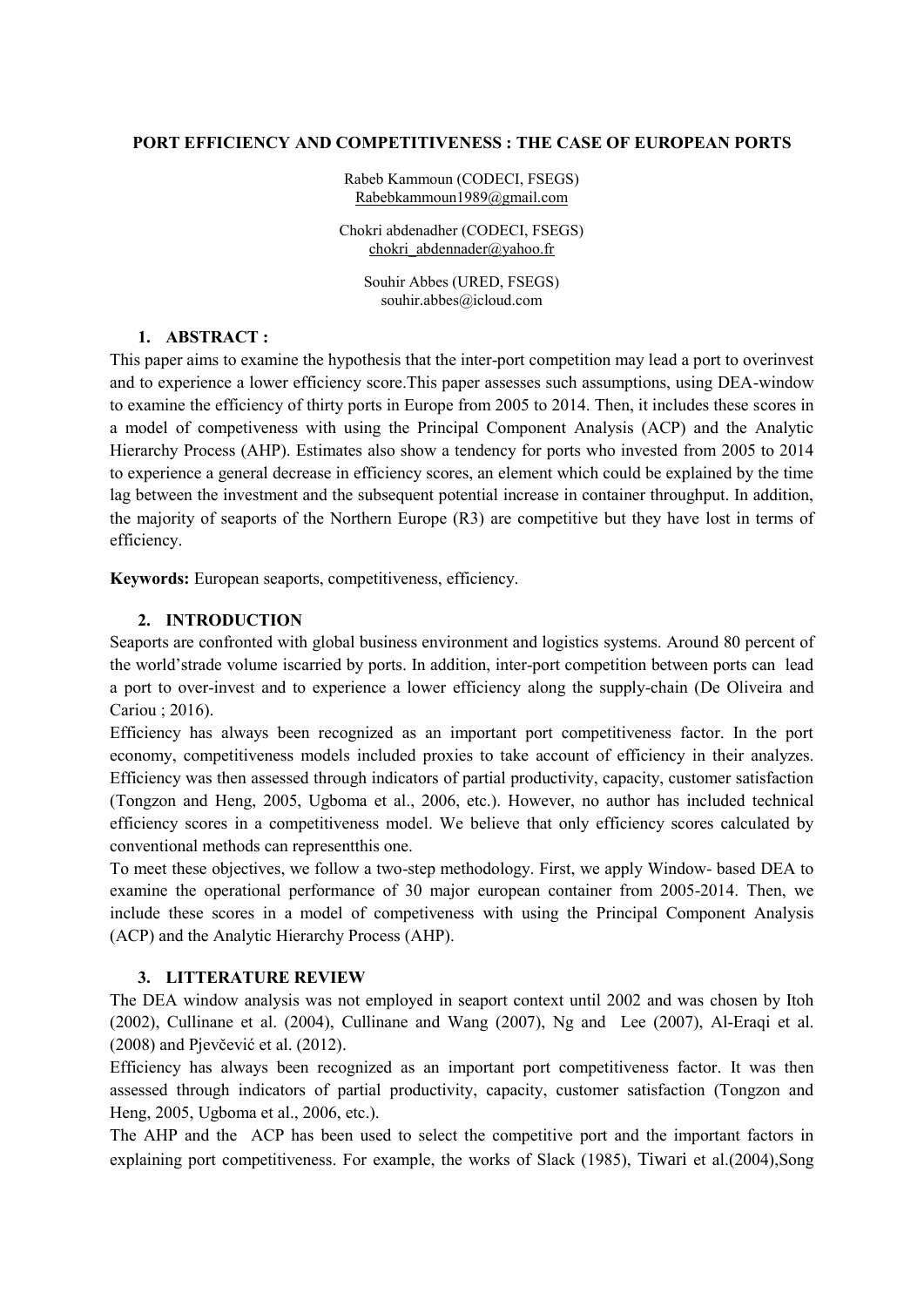and Yeo (2004), Lirn et al. (2003), Tongzon (2009), Yuen et al.(2012) and Pires Da Cruz et al. (2013).

# **4. RESEARCH METHODOLOGY**

The DEA window is based on a dynamic perspective, regarding the same DMU in different period of time as entirely different DMUs. The procedureis to consider each port is represented as if it were different port in each period under analysis. Each port efficiency is not only compared against the efficiency of other ports but also again stitsown efficiency at different times.

The Analytic Hierarchy Process (AHP) consists in defining factors and sub-factors that are influencing seaport competitiveness. Relative weights are given for each criterion to finally calculate an overall seaport competitiveness score for each seaport or simply identify the most important determinants of competitiveness.

The Principal Component Analysis (PCA) is used to reduce the available information we have about European seaport systems competitiveness. This technique will also permit us to know the importance of each factor in explaining competitiveness and to calculate a "score" for each port since it is possible.

# **5. RESULTS AND ANALYSIS**

In the first stage, we analysed the efficiency of 30 european ports from 2005 to2013 using the DEAWindow analysis technique.

The available data allow us to focus only on the four main inputs (berth length, number of equipments, number of employees, port size) and one output (the volume of merchandise handled in tons (loading and unloading)).

The estimates show a tendency for ports who invested from 2005 to 2014 to experience a general decrease in efficiency scores, an element which could be explained by the time lag between the investment and the subsequent potential increase in container throughput. In addition, the majority of port of the northern range (R3) were operated inefficient throughout the study period.

At the second stage, we analyze the competitiveness of the ports of our sample. We introduce the average scores (DEA-BCC) obtained with the DEA Window Analysis as an explanatory variable in a model of port competitiveness. Thus, for the same sample of ports, we use other variables that explain competitiveness, in particular : Cost to export/export in US\$ per container, number of documents to import/ export, liner shipping connectivity index, the quality of the infrastructure and port logistics performance index.

The next table shows the importance of each of the nine principal components. Only the first three components have Eigenvalues over 1.000, and together they explain over 77.2% of the total variability in the data.

|                | <b>Initial Eigenvalues</b> |                                 |                  | Extraction<br>Sums<br>of<br>Squared<br>Loadings |                      |                  | Rotation Sums of Squared Loadings |                        |              |
|----------------|----------------------------|---------------------------------|------------------|-------------------------------------------------|----------------------|------------------|-----------------------------------|------------------------|--------------|
| component      | Total                      | $\frac{0}{0}$<br>of<br>Variance | Cumulati<br>ve % | Total                                           | % of<br>Varia<br>nce | Cumula<br>tive % | Total                             | $\%$<br>of<br>Variance | Cumulative % |
|                | 3.246                      | 36.069                          | 36.069           | 3.246                                           | 36.06<br>9           | 36.069           | 2.485                             | 27.607                 | 27.607       |
| 2              | 2.067                      | 22.966                          | 59.035           | 2.067                                           | 22.96<br>6           | 59.035           | 2.248                             | 24.973                 | 52.580       |
| 3              | 1.637                      | 18.185                          | 77.220           | 1.637                                           | 18.18<br>5           | 77.220           | 2.218                             | 24.640                 | 77.220       |
| $\overline{4}$ | .895                       | 9.944                           | 87.164           |                                                 |                      |                  |                                   |                        |              |
| 5              | .611                       | 6.785                           | 93.949           |                                                 |                      |                  |                                   |                        |              |
| 6              | .401                       | 4.453                           | 98.402           |                                                 |                      |                  |                                   |                        |              |
| $\overline{7}$ | .101                       | 1.125                           | 99.527           |                                                 |                      |                  |                                   |                        |              |
| 8              | .036                       | .398                            | 99.925           |                                                 |                      |                  |                                   |                        |              |
| 9              | .007                       | .075                            | 100.000          |                                                 |                      |                  |                                   |                        |              |

Table 1: Total Variance Explained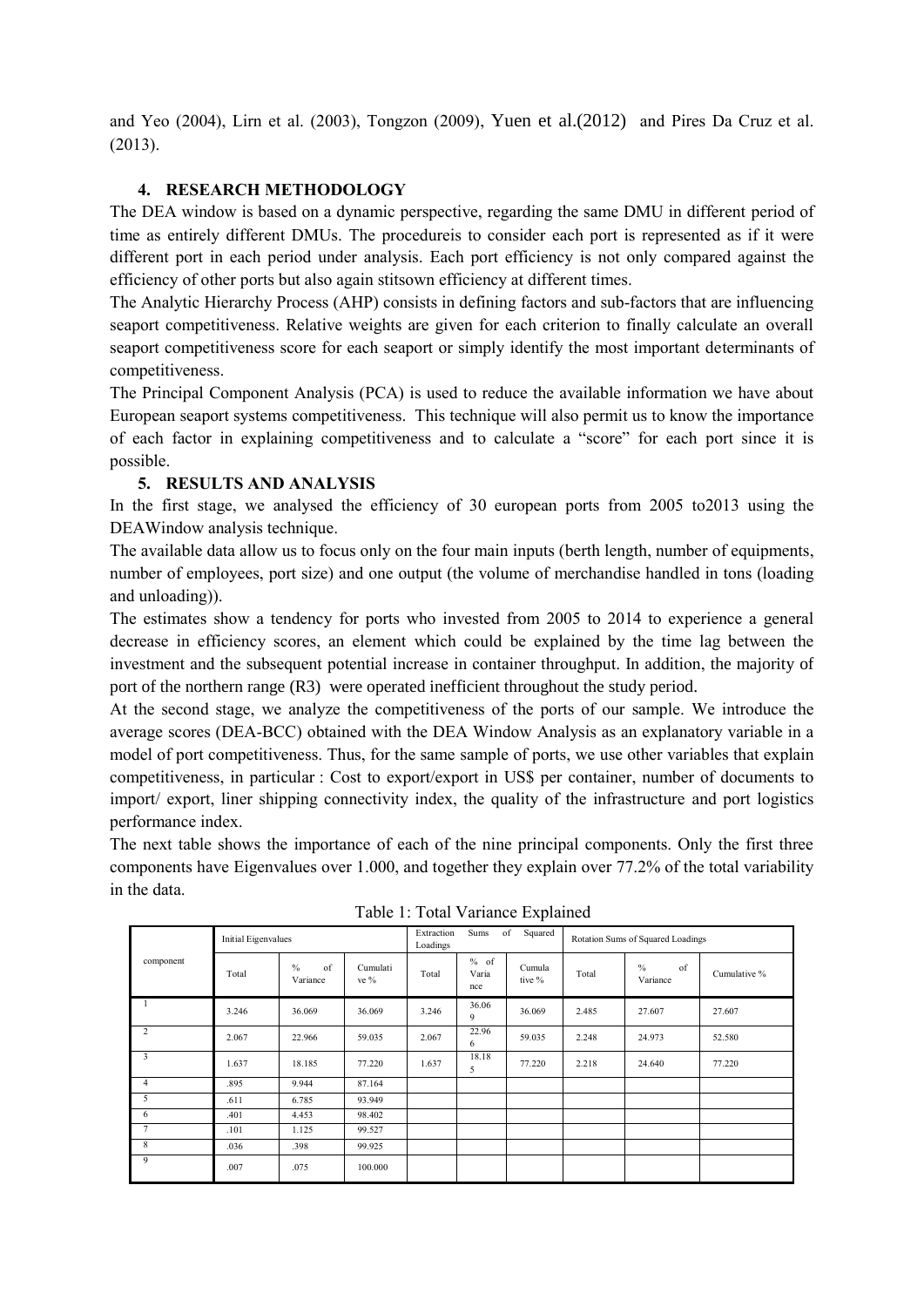To enable the interpretation of our factors, we carry out a factor rotation by Varimax Kaiser Normalization. These three rotated factors are just as good as the initial factors in explaining and reproducing the observed correlation matrix.

Then, we used the the Analytic Hierarchy Process to classify the ports, the results show the ports of the class 3 show an acceptable performance (it has a good maritime connectivity and a high quality of the port infrastructures) handling costs enough low. This class contains the majority of the ports of the the northern range (R3) .

According to the competitiveness scores, Germany, Sweden and the Netherlands have the highest ranks, which confirms that the ports of the northern range (R3) are more developed and competitive than those of the rest of the continent.

#### **6. CONCLUSION**

The objective of the paper was to investigate whether inter-port competition has an impact on port efficiency score. Estimates also show a tendency for ports who invested from 2005 to 2014 to experience a general decrease in efficiency scores, an element which could be explained by the time lag between the investment and the subsequent potential increase in container throughput. In addition, the majority of seaports of the northern range (R3) are the most competitive but they have lost in terms of efficiency.

## **References**

Al-Eraqi, A. & Adli, M. & Khader, M. & Barros, C.P. (2008), ''Efficiency of Middle Eastern & East African Seaports: Application of DEA Using Window Analysis''. European journal of scientific research, 23 (4), 597-612.

Cullinane, K. P. B. & Song, D.W. & Ping, J. & Wang, T.F. (2004), ''An Application of DEA Windows Analysis to Container Port Production Efficiency". Review of Network Economics, Vol.3, No.2, pp. 184-206.

Cullinane, K. & Wang, T.-F. (2007) Devolution, Port Governance & Port Performance. Research in Transportation Economics, 17, 517-566.

Figueiredo De Oliveira, G. & Cariou, P. (2014), ''The impact of competition on container port (in)efficiency''. IAME 2014 conference, Norfolk, Virginia, USA.

Itoh, H. (2002), ''Efficiency Changes at Major Container Ports in Japan: A Window Application of Data Envelopment Analysis". Review of Urban & Regional Development Studies, vol. 14, no. 2, 133-152.

Lee, T.W., Yeo, G.T. & Thai, V.V. (2014), "Changing concentration ratios & geographical patterns of bulk ports: the case of the Korean West Coast", *The Asian Journal of Shipping & Logistics*, Vol.30 No. 2, pp. 155-173.

Lirn, T.C. & Thanopoulou, H.A. & Beresford, A.K.C. (2003), ''Transshipment port selection & decision making behavior: analyzing the Taiwanese case'', International Journal of Logistics, 6 (4), 229–44.

Ng, A.S.F. & Lee, C.X. (2007), ''Productivity analysis of container ports in Malaysia: a DEA approach''. Journal of the Eastern Asia Society for Transportation Studies 7, 2940–2952.

Pjevčević. D& Radonji.C & Hrle.Z, & Coli. V (2012), "DEA window ' analysis for measuring port efficiencies in Serbia," PROMET— Traffic&Transportation, vol. 24, no. 1, pp. 63–72.

Pires da Cruz, M.R. & Ferreira, J.J. & Azevedo, S.G. (2013), ''Key factors of seaport competitiveness based on the stakeholder perspective: An Analytic Hierarchy Process (AHP) model''. Maritime Economics & Logistics (15): 416–43.